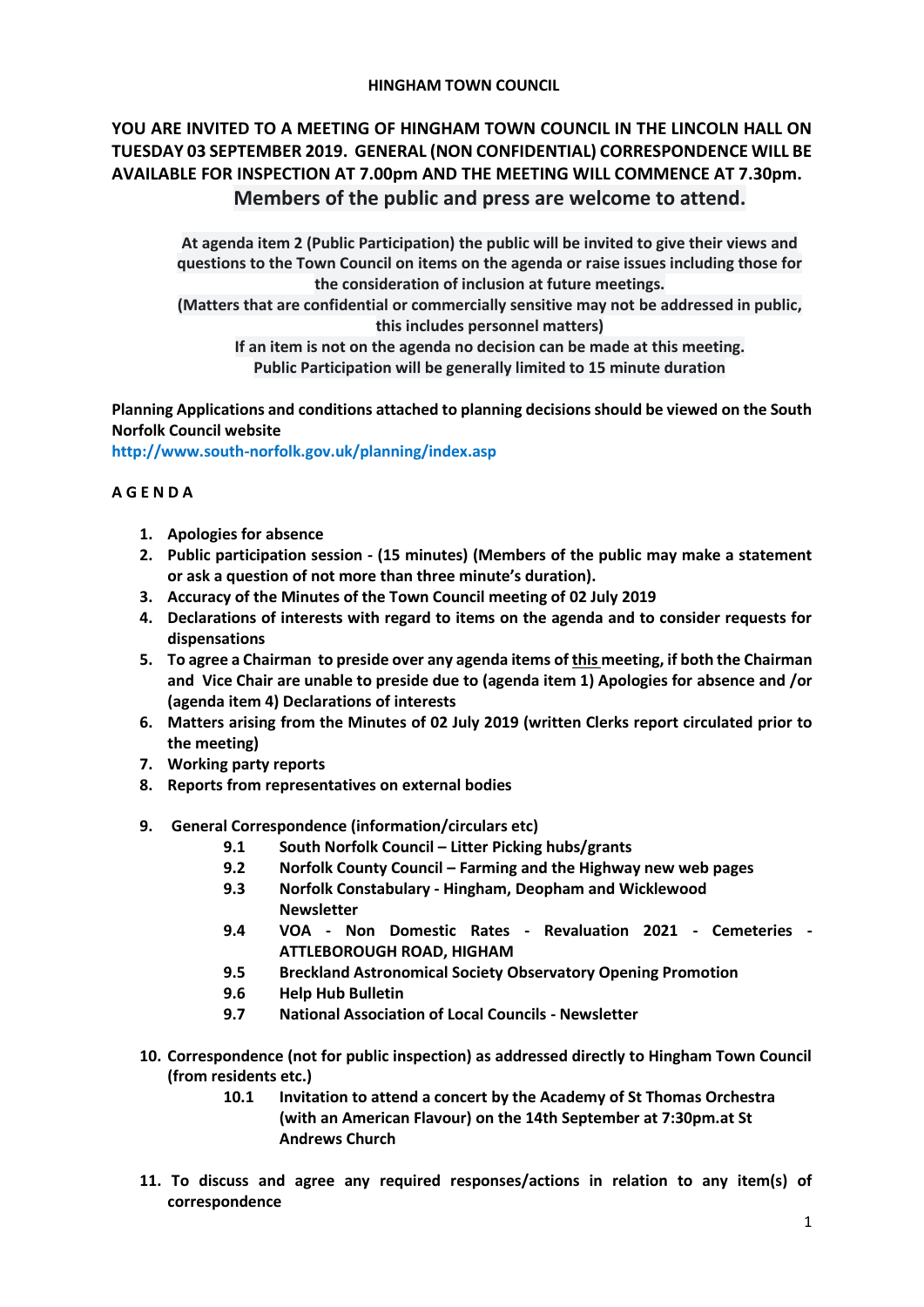# **12. District Councillor's report**

## **13. County Councillor's report**

## **14. Planning Decisions**

- 14.1 2019/1473 Non material amendment to of permission 2018/2216 Change orientation of cladding from vertical to horizontal, additional five suntubes and relocation of one suntube and installation of a solar PV System. Former Site Of Cedar Cottage Watton Road Hingham Norfolk - Approval with no **Conditions**
- 14.2 2019/1332 Reduce back the eastern side of the canopy by approximately 3-4m to previous pruning points, leaving 1m clearance from the fence line. Remove deadwood throughout canopy. Southernwood House 9 Market Place Hingham Norfolk NR9 4AF – no objections
- 14.3 2019/1250 Beech Tree T1 Supervised root trimming to enable new access and driveway. 3 Hardingham Street Hingham NR9 4JB - Approval with Conditions
- 14.4 2019/1271 Remove part of hedge bank of Holly, Snowberry and Ivy to enable new access and driveway. 3 Hardingham Street Hingham Norfolk NR9 4JB – No objections
- 14.5 2019/1159 Proposed single storey extension to ground floor and first storey extension Rectory Lodge 17 The Fairland Hingham NR9 4HW - Approval with Conditions
- 14.6 2019/1379 Proposed front porch and garden room The Old Girls School The Fairland Hingham NR9 4HN - Approval with Conditions
- 14.7 2019/1267 erection of single storey bungalow Land South Of 25 Norwich Road Hingham Norfolk - refusal
- 14.8 2019/1213 Increase height of internal doors and doorways in property Quorn House 10 Market Place Hingham NR9 4AF - Approval with Conditions

#### **15. Planning Applications (as notified by SNC for consultation)**

16. (other planning applications where the Town Council is not a consultee – for information only)

#### **FINANCE**

- **17. To consider the grant application made by the Fayre on the Fairland Committee**
- **18. To consider the grant application made by the Hingham anti speeding campaign group**
- **19. To agree the date for the next meeting of the Finance Committee – proposed date 19 November 2019**
- **20. To receive a draft copy of the minutes of the Finance Committee meeting held on 16 July 2019**
- **21. To receive (and agree) the reserves policy (as discussed by the Finance Committee), as updated following year end 31 March 2019**